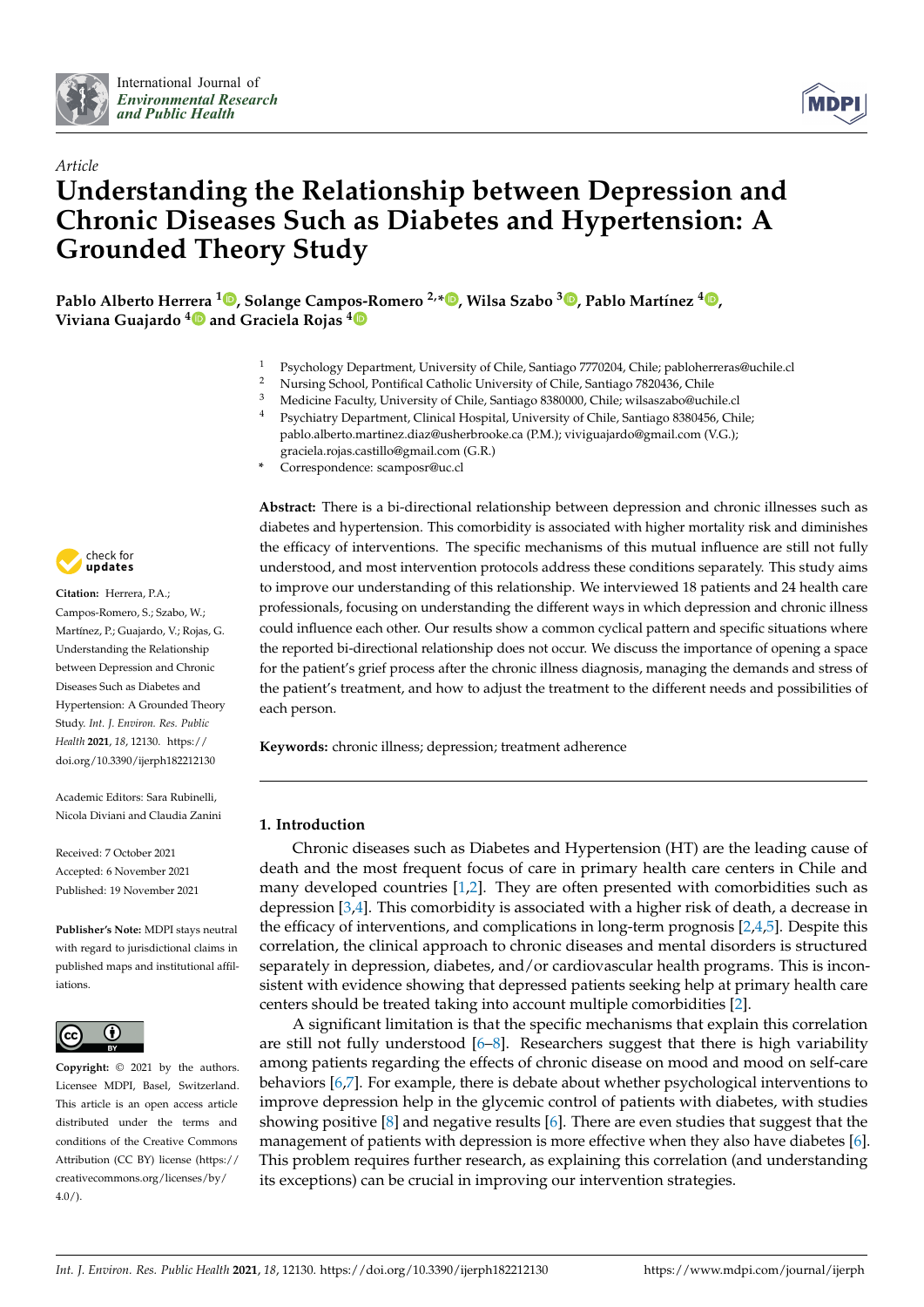Below, we present different models that explain the relationship between depression and chronic diseases, divided into three large groups.

## *1.1. Mechanisms of Influence: Chronic Diseases* → *Depression*

The first and most important factor that could explain how chronic illness causes or exacerbates depression is the *burden of suffering from the condition and its impact on people's quality of life* [\[5–](#page-13-1)[7](#page-13-4)[,9–](#page-13-5)[11\]](#page-13-6). Being diagnosed as diabetic or chronically ill often has a strong impact on patients beyond the physiological effects of the disease [\[7\]](#page-13-4). Most people tend to feel anxiety and depression after the diagnosis because of what it means to them and the uncertainty that looms about their future [\[9\]](#page-13-5). Some of the factors that increase this burden are functional deterioration at a physical level and the decrease in physical activity as a result of the deterioration of health [\[6\]](#page-13-2); the social isolation associated with the disease [\[9\]](#page-13-5); fear of the future and feeling of loss of health due to the diagnosis (9, 10), and guilt for having caused the disease with an unhealthy lifestyle [\[9\]](#page-13-5).

A factor related to the above is the impact of the chronic condition on the *sense of self, self-esteem, and locus of control* of people [\[6,](#page-13-2)[7,](#page-13-4)[9,](#page-13-5)[10\]](#page-13-7). The difference between feeling, for example, "a person who has diabetes" vs. "being a diabetic" seems to be key and shows the condition's relationship with the construction of the subject's identity. Some authors highlight the influence of the social stigma associated with the chronic condition and how many patients feel a loss or mourning for their previous identity and life, expressing that they feel "trapped in a different life" [\[9\]](#page-13-5).

The other mechanisms of influence found in the literature point to physiological mechanisms such as the *effect of blood sugar level on mood* [\[6,](#page-13-2)[7,](#page-13-4)[12\]](#page-13-8) and *structural changes that occur at the brain level as a result of certain chronic conditions* such as diabetes [\[13\]](#page-13-9).

# *1.2. Mechanisms of Influence: Depression* → *Chronic Diseases*

The main way in which depression accentuates the severity of a chronic condition is by *hindering people's self-care behaviors and adherence to medical treatment* [\[6](#page-13-2)[–8,](#page-13-3)[10,](#page-13-7)[11\]](#page-13-6). Various explanations are proposed concerning how depression specifically hinders self-care: for example, the pessimism and low self-efficacy of patients with depression leave them with little hope that taking care of themselves and following the treatment will be useful. In addition, the typically lower social support of patients with depression also hinders the development and maintenance of self-care behaviors. Lack of energy, low motivation, and a tendency to use passive coping mechanisms are also important obstacles.

*Depression often causes patients with chronic diseases to do less physical activity in general*, beyond what was stated in the previous paragraph. This is partly due to the fatigue and hesitancy inherent in depression [\[5\]](#page-13-1) and is also a product of the progressive functional decline experienced by people with long-term depression [\[10\]](#page-13-7). These factors would make it more difficult for patients to maintain an active lifestyle and follow treatment, regardless of their motivation or beliefs about its usefulness.

Another related factor is the tendency of people with depression to use *non-problemoriented and emotional coping mechanisms, especially emotional eating and bingeeating* [\[8,](#page-13-3)[10\]](#page-13-7). For example, people with depression tend to resolve treatment (and life in general) difficulties in less adaptive ways, making it challenging to maintain self-care behaviors for more extended periods. It has been seen that patients with depression and obesity tend to regulate their negative emotions by eating and often binge-eating [\[10\]](#page-13-7). This aggravates chronic diseases such as diabetes and high blood pressure and makes it difficult to maintain the eating habits necessary to compensate for the condition. On the other hand, there is also evidence that this is part of a larger cycle that includes weight gain and loss through multiple diets, which, when they inevitably fail, generate greater damage to the self-esteem and self-efficacy of patients.

*Depression also exacerbates the impact of chronic illness on patients' quality of life* [\[5](#page-13-1)[,8\]](#page-13-3). Depression makes patients perceive their quality of life as more affected by chronic disease and more pessimistic about the future, which could partly explain the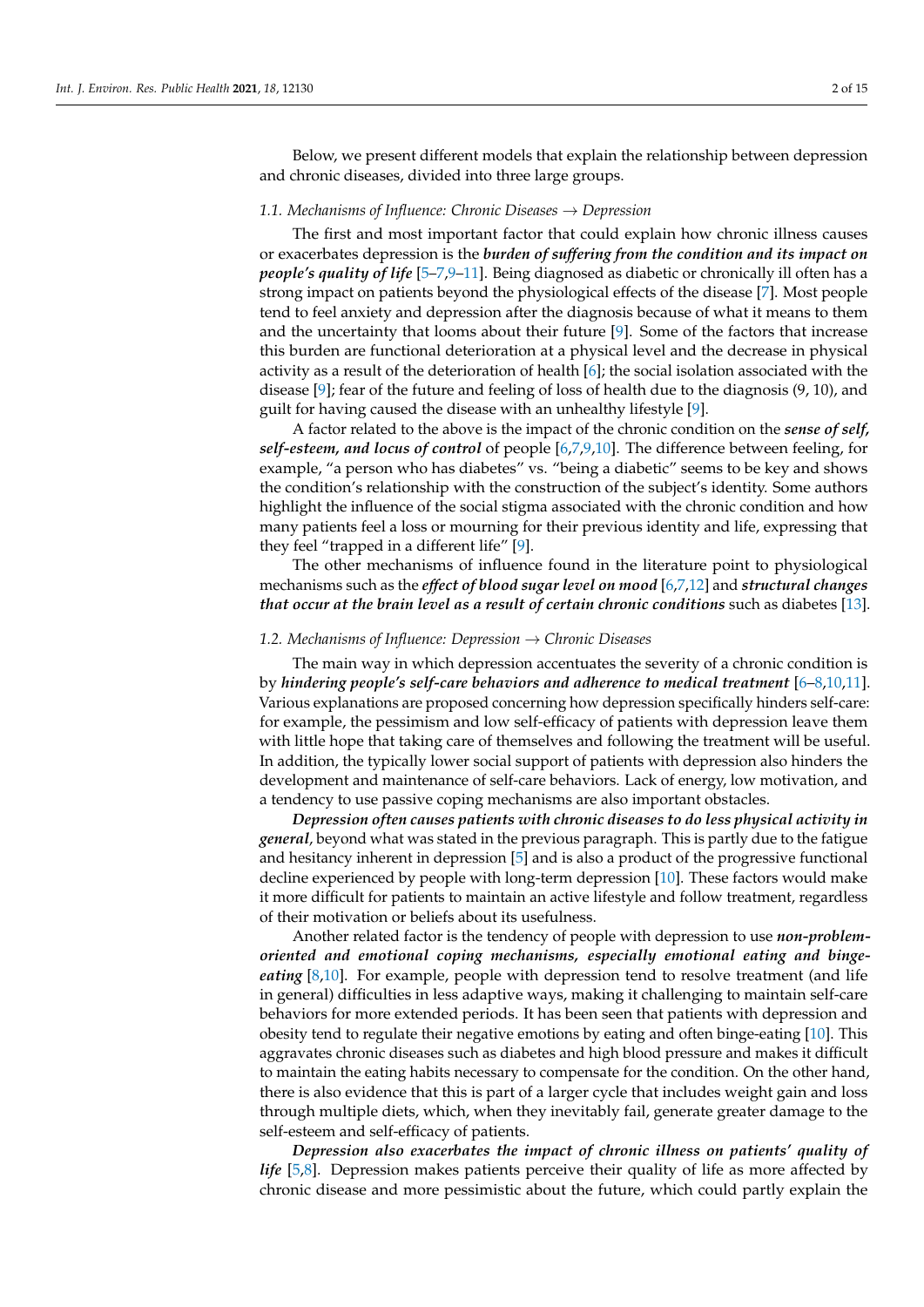association between depression and patients' quality of life with chronic diseases. Likewise, depression makes receiving the diagnosis of chronic illness a more devastating and difficult event to cope with.

Other authors suggest that *depression hinders communication and trust between the patient and the medical team*. Some studies suggest that patients with depression present less satisfaction with the sessions provided by the medical team than do patients with chronic diseases who are not depressed. The health professionals describe the depressed patients as "more difficult" and "less able to cope with the disease" [\[8\]](#page-13-3). This means that in certain cases of comorbidity, patient–medical team communication may have negative rather than positive psychological consequences [\[6\]](#page-13-2).

The results can be understood by considering specific psychological characteristics associated with depression, such as *the tendency to demand too much of themselves and their high sensitivity to criticism* [\[13](#page-13-9)[,14\]](#page-13-10). Both phenomena have been explained as internalizing negligent or aggressive bonds with past attachment figures [\[15\]](#page-13-11). This can lead to (1) expectations of being mistreated or neglected by protective figures, which can make the person with depression engage health professionals with an a priori predisposition of distrust, defensiveness, or confrontation, and interpret "neutral" comments as aggressions, making the bond of trust difficult, and (2) the tendency to neglect themselves [\[16\]](#page-13-12), which could hinder the self-care behaviors necessary for treatment [\[17,](#page-13-13)[18\]](#page-13-14).

Finally, some authors suggest that *antidepressant medications may contribute to the patient's risk of becoming overweight and developing diabetes*, although studies are lacking to corroborate this association [\[7](#page-13-4)[,11\]](#page-13-6).

#### *1.3. Common Causal Mechanisms*

Multiple authors suggest physiological mechanisms. For example, the *activation and dysregulation of the physiological stress response system* could influence depression and diabetes, becoming a mediating mechanism for both pathologies [\[10,](#page-13-7)[11](#page-13-6)[,13\]](#page-13-9). This could help explain the influence of *multiple environmental and behavioral factors* (e.g., poverty and sleep problems) related to this comorbidity [\[7\]](#page-13-4), as these could generate stress and indirectly contribute to the development of depression and chronic diseases. Other physiological factors that have been associated with both pathologies are the *alteration of circadian rhythms in both pathologies* [\[7](#page-13-4)[,11\]](#page-13-6) and *aspects of the fetal development environment, which may affect both conditions* [\[7\]](#page-13-4). Other authors have suggested that *inflammatory mechanisms* could be a common unspecific etiopathogenic mechanism in depression and some cardiovascular conditions (such as myocardial infarction and its risk factors, including diabetes and hypertension). For example, large amounts of inflammatory cytokines could affect the pancreas and promote the appearance of type 2 diabetes [\[4\]](#page-13-0).

Finally, some authors propose various ways in which a *vicious circle could occur between depression and chronic conditions* (such as hypertension or diabetes) [\[5,](#page-13-1)[7](#page-13-4)[–9\]](#page-13-5). The literature speaks of two ways in which this circular pattern manifests itself: (a) in depression, healthy behaviors and lifestyle changes required for the treatment of chronic disease are affected, which worsens the condition and quality of life of patients and in turn generates greater depression; (b) Depression generates binge eating and emotional eating as coping mechanisms, which predisposes the patient to obesity, metabolic syndrome, chronic diseases, and difficulties in adherence to diet changes. Likewise, there is frustration with gaining weight and the failure of diets. All of this affects self-esteem and self-efficacy, generating more depression. Regardless of whether this vicious circle occurs, most patients experience both pathologies as related, although for some patients, depression and chronic diseases are independent conditions [\[9\]](#page-13-5).

Given this context, this study aims to describe and understand the different relationships between depression and chronic diseases and to describe potentially useful therapeutic strategies to intervene in cases with these comorbidities, according to the experience of patients with these comorbidities and health professionals who care for these patients.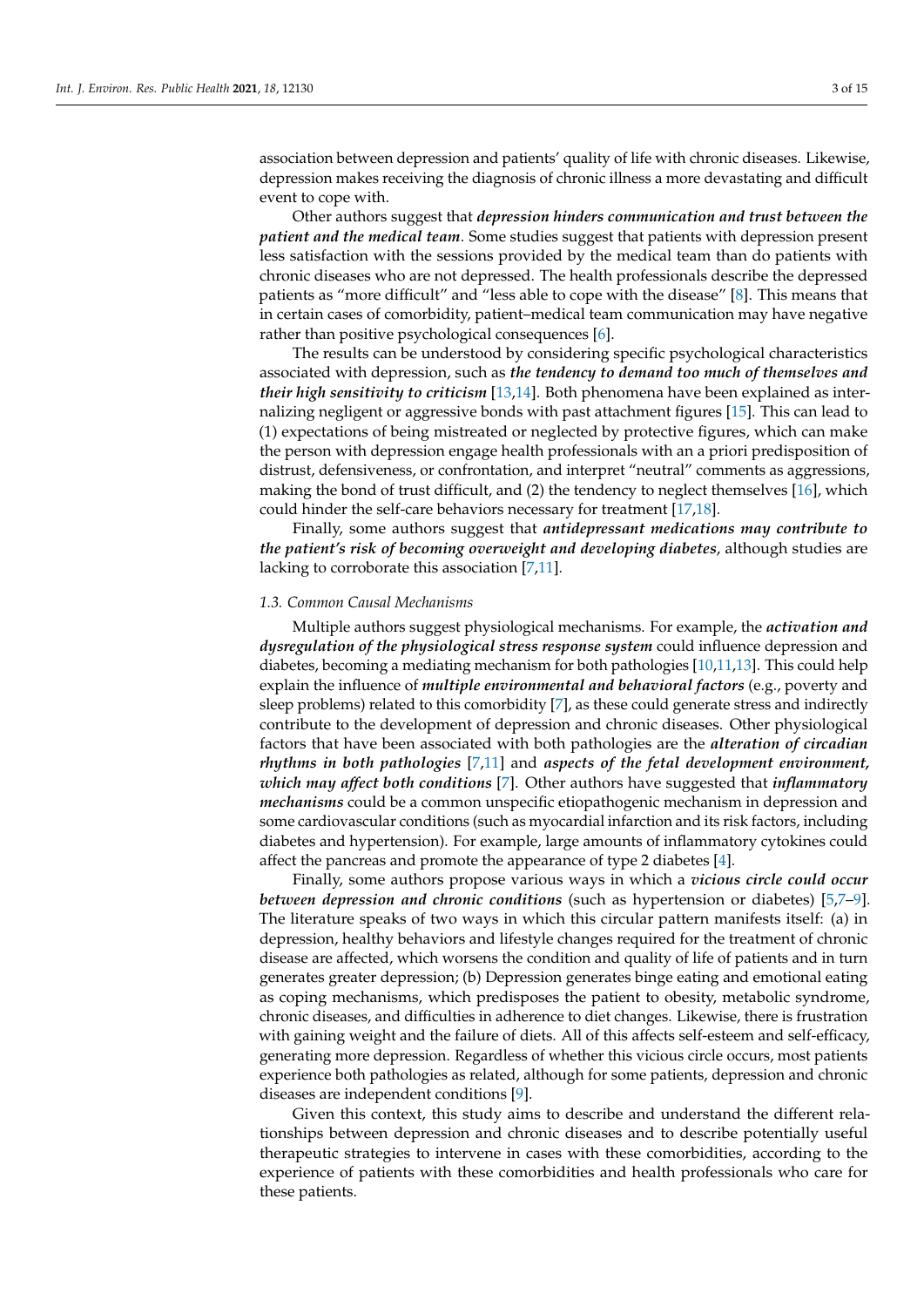#### **2. Materials & Methods**

# *2.1. Study Design*

The study used a qualitative, exploratory, and descriptive design. We incorporated elements of the grounded theory for the relational analysis of the results to generate a substantive theory from the data that expands our understanding of the phenomenon [\[19](#page-13-15)[,20\]](#page-13-16). Grounded theory is based on symbolic interactionism, which stresses that the significance of life experiences originates through an interpretation process that is reliant on social interaction [\[21\]](#page-13-17).

This study is part of a larger project (Fondecyt 1180224) that aims to compare the effectiveness of a collaborative computer-assisted cognitive–behavioral educational and psychological treatment versus enhanced usual care to treat depressed patients with hypertension and/or diabetes in primary care clinics.

## *2.2. Sampling Strategy and Participants*

We used the theoretical sampling strategy, collecting new data until meeting the theoretical saturation criterion [\[22\]](#page-13-18). Study participants were divided into two groups: (1) people with chronic conditions (hypertension and/or diabetes) and mood problems, and (2) professionals who care for people with these conditions.

(1) Regarding the group of people with chronic conditions and mood problems, the starting criteria were as follows: being over 18 years of age; having received a diagnosis of hypertension and/or diabetes; having a PHQ9 score above nine, or a previous depression diagnosis. People with psychotic symptoms and/or cognitive impairment were excluded. Most participants were currently on medication for depression, but not all were currently on a psychotherapy treatment.

We conducted 18 interviews with people between 18 and 78 years of age ( $M = 60$  years), 14 women and five men. All attended Public Health Centers (where approximately 80% of the Chilean population attend, which corresponds to the lower salaries) and lived in the Chilean capital. Seven of them were housewives, two were retired, two were professionals, one studied at the university, and the remaining six had low-qualification jobs. All had been diagnosed with depression, but three were already discharged with no current symptoms. Their average PHQ9 score was 13 points (moderate symptoms). Fourteen had hypertension, and 11 had diabetes (seven of the 18 had both conditions).

Subsequently, to clarify certain hypotheses arising from the analysis, we analyzed 22 additional interviews (bringing the total to 40 analyzed interviews) that met the same inclusion criteria and had been part of a previous study [\[23\]](#page-13-19). Of these 22 additional interviews, 4 were male and 18 were female. The age range was from 33 to 71 years (average 54). Twelve were treated in the public health system, and 10 in the private system.

(2) Regarding the group of professionals, we carried out five focus groups in which a total of 27 people participated (20 women and seven men). Of these, 10 were doctors (eight of them doing their psychiatry specialization), seven were nurses, eight were psychologists, one was a nutritionist, and one was a social worker. Their years of experience with chronic patients ranged from five months to 29 years ( $M = 7.9$  years). Fifteen of them had training in depression and/or chronic diseases. All attended in institutions of the Chilean public health system: 24 in primary care clinics and three in hospitals. In addition to these focus groups, we individually interviewed one psychologist and one nurse, both experts in caring for patients with chronic conditions. For these interviews, we used the same thematic script of the focus groups. We interviewed them individually for scheduling reasons.

The inclusion criteria were as follows: regular care of patients with depression + hypertension and/or diabetes comorbidity; at least one year of clinical experience. Regular care was defined as working in the cardiovascular and mood programs, using the Chilean health protocols for those conditions.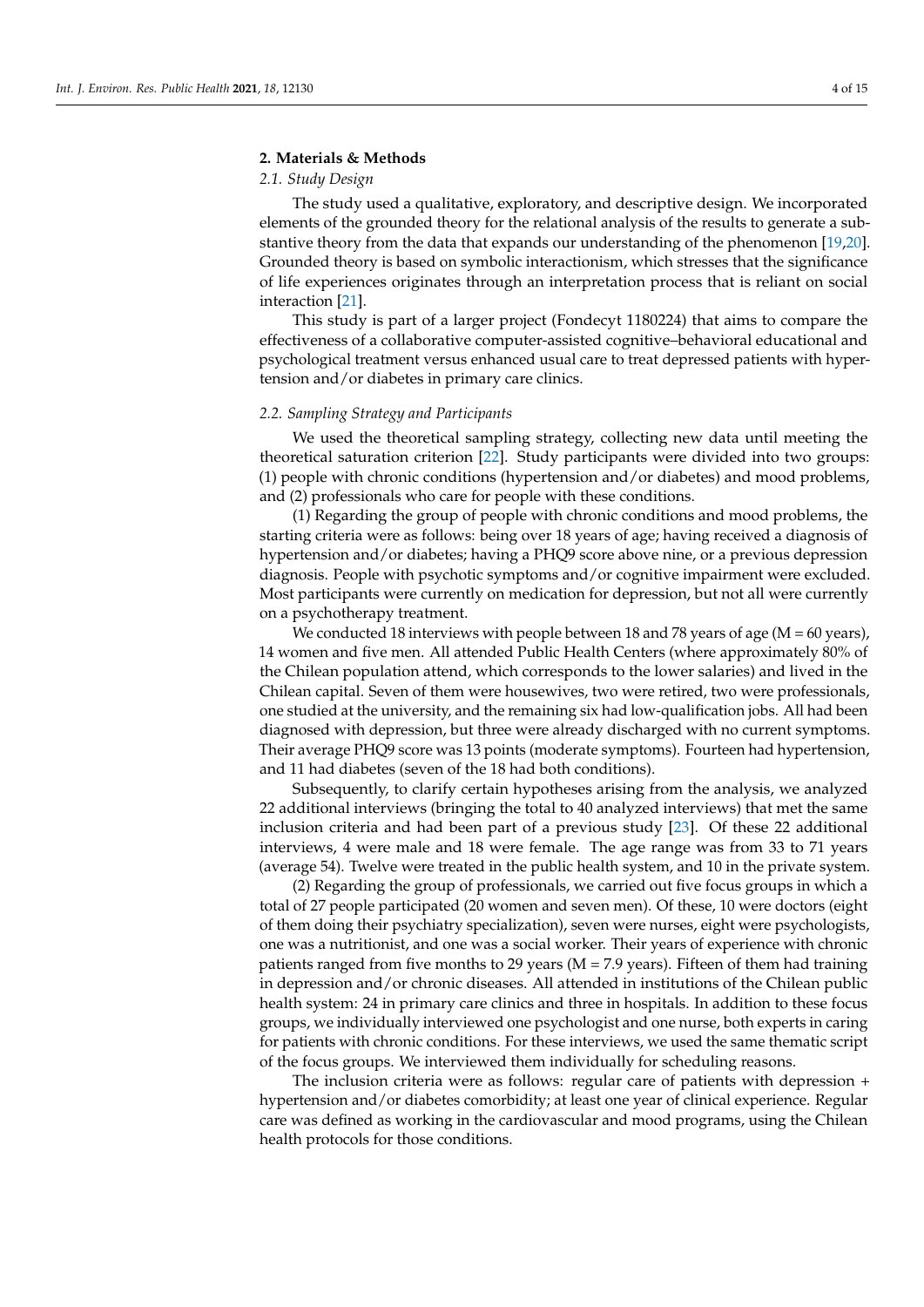# *2.3. Procedure*

To recruit participants, we contacted professionals who worked in public health institutions in Santiago de Chile (one hospital and 4 primary care centers). Within the framework of the Fondecyt 1180224 project, we requested authorization from the directors of the respective services to invite patients and health professionals to participate in this research. Most patients were invited to participate in the waiting rooms of the primary care centers. Complementarily, we contacted patients of the main researcher of the Fondecyt project (private sector) and invited them to participate. The focus groups were carried out in the Clinical Hospital of the University of Chile and in the primary care centers where the participants worked, in a room set up for a small group of people. No participant received financial compensation for their participation in the study. According to their preference, the patient interviews were carried out in a private psychiatric consultation in the office where each patient was treated or at the patient's home.

The research team that conducted the interviews comprised the first three authors of this study: two psychologists and a nurse. At least two facilitators were present in each focus group. An interviewer conducted the interviews (except for one session in which two interviewers were present). The focus groups lasted between 60 and 80 min. The interviews lasted approximately 45–60 min, were transcribed verbatim, and participants were identified with a pseudonym to protect their confidentiality. The rationale for using individual interviews for patients and mostly focus groups for health professionals was that the patient interviews included exploration of their emotions and experiences with difficult topics, which required a private, secure space. Conversely, health professionals were asked about their professional experiences without inquiring about personal or sensitive topics.

#### *2.4. Data Collection Instruments*

The present study used two types of instruments: a screening instrument and data collection instruments. They are described below.

# 2.4.1. Diagnostic Instrument for Patients

Patient Health Questionnaire-9 item (PHQ-9): a self-administered nine-item instrument designed to assess the severity of depressive symptoms. This instrument was validated for the Chilean primary health care contexts [\[24\]](#page-13-20).

#### 2.4.2. Data Collection Instruments for Patients and Health Professionals

A patient questionnaire with sociodemographic and health information: used to collect information on sociodemographic variables, health status, medications, etc.

Semistructured interview for patients. We used the following thematic script: reaction to the diagnosis (e.g., "how was it for you when you got the diagnosis for your diabetes?"); experience with indicated medical treatments (e.g., "could you tell me a little bit about how it has been for you having to take the medication and trying to adhere to the diet and exercise indications?"); easy and difficult situations in the management of the chronic condition and mood problems (e.g., "what was easiest and most difficult for you regarding adhering to the treatment for your hypertension?"); experience with comorbidity (e.g., "what happens with your hypertension treatment when you have been depressed?", "do you see any relationship between your diabetes and depression?"); positive and difficult situations with treating professionals (e.g., "how has been your experience with the health professionals?"); motivations for and against following the treatment (e.g., "could you tell me more about the situations when it's most difficult for you to adhere with the treatment? What do you think makes it difficult, in that moment?").

Focus groups and interviews with professionals. In both cases, we used the following thematic script: effective and ineffective experiences and learning from clinical practice with patients with depression/chronic condition comorbidity; situations that made it difficult for patients to adhere to treatment; characteristics of patients that are more "easy" and "difficult" to work with, as well as those who present "good" and "bad" therapeutic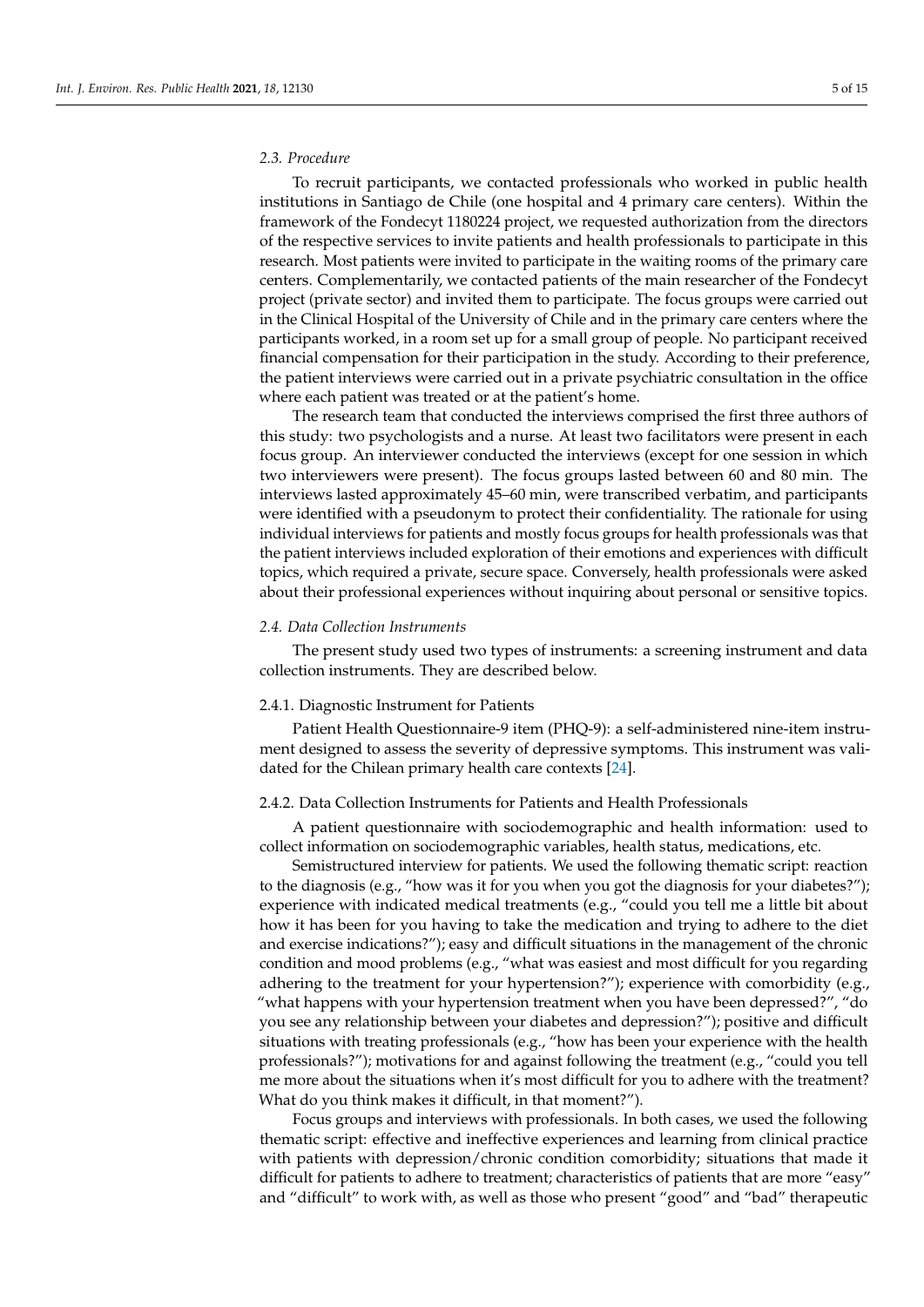results; evaluation of current treatment protocols; ideas and lessons learned about possible improvements to current protocols.

#### *2.5. Data Analysis*

The data analysis was carried out jointly by the first two authors of this article (a nurse with decades of experience designing and applying interventions to help people with chronic diseases; a psychologist with more than a decade of experience researching the difficulties and ambivalence that patients face when adhering to treatments). At the beginning, the analysis included an explicit positioning or "bracketing". The constant triangulation of the analysis (intersubjective validation) made it possible to ensure the quality and rigor of the results [\[25\]](#page-13-21).

In the case of the professionals, we began by carrying out the open coding of the interviews. We then adjusted the details of the thematic script for the focus groups and continued the recursive process of analysis and collection of information, typical of grounded theory, until saturating the categories of analysis.

Subsequently, we began collecting data from the group of patients. We jointly analyzed the first interviews. Based on these preliminary results, we continued collecting information, looking for new interviews that would allow us to explore the hypotheses that emerged from the initial data.

To organize the results, we decided to present the analyses from a relational, not merely descriptive, perspective: we showed all our results regarding the possible relationships between chronic conditions and the patients' mood (we chose to speak of "mood" because "depression" was too restrictive, especially for analyzing the experiences of the patients). For this reason, we integrated the results of the group of professionals and patients.

Finally, we carried out a selective analysis in which we sought to propose a model that integrates the central points of the results.

Regarding methodological rigor, we followed Thomas and Magilvy's recommendations [\[26\]](#page-13-22). For the credibility criteria, we used the member check procedure with two professionals and one patient. The PhDs and research experience on chronic illness of the main authors also contributed to the credibility of the results. For the transferability criteria, we provide a detailed description of the participants and their context. We also included health professionals with experience working with patients in large cities and rural centers. For the dependability criteria, we triangulated the analysis between the two main authors and presented a detailed description of our procedure. Additionally, the authors can be contacted to ask for detailed interview guides and orientation on replicating the study. For the confirmability criteria, we took detailed notes after every interview and regularly discussed our assumptions and biases. The different professions of the two main authors helped us maintain a constant self-critical attitude.

#### **3. Results**

Below, we present the main relational results of the study: (1) the common vicious circle that occurs between both conditions and the contextual factors that influence it; (2) the exceptions in which this relationship does not appear; (3) different suggested and experienced therapeutic strategies.

# *3.1. Vicious Circle: Bidirectional Relationship between Mood Problems and Difficulties with the Management of Chronic Disease*

In most cases, we identified a bidirectional relationship between both types of pathology, in which chronic disease negatively influences mood, and depression negatively influences the chronic disease (Figure [1\)](#page-6-0). This easily becomes a vicious circle in which the patients, by not taking care of themselves, worsen their chronic condition, which generates more hopelessness about the future and causes the treatment to be neglected further. In these cases, patients are not able to maintain their adherence to treatment, which in turn makes them feel very guilty and self-critical, deepening their depression. Now we will describe this in more detail.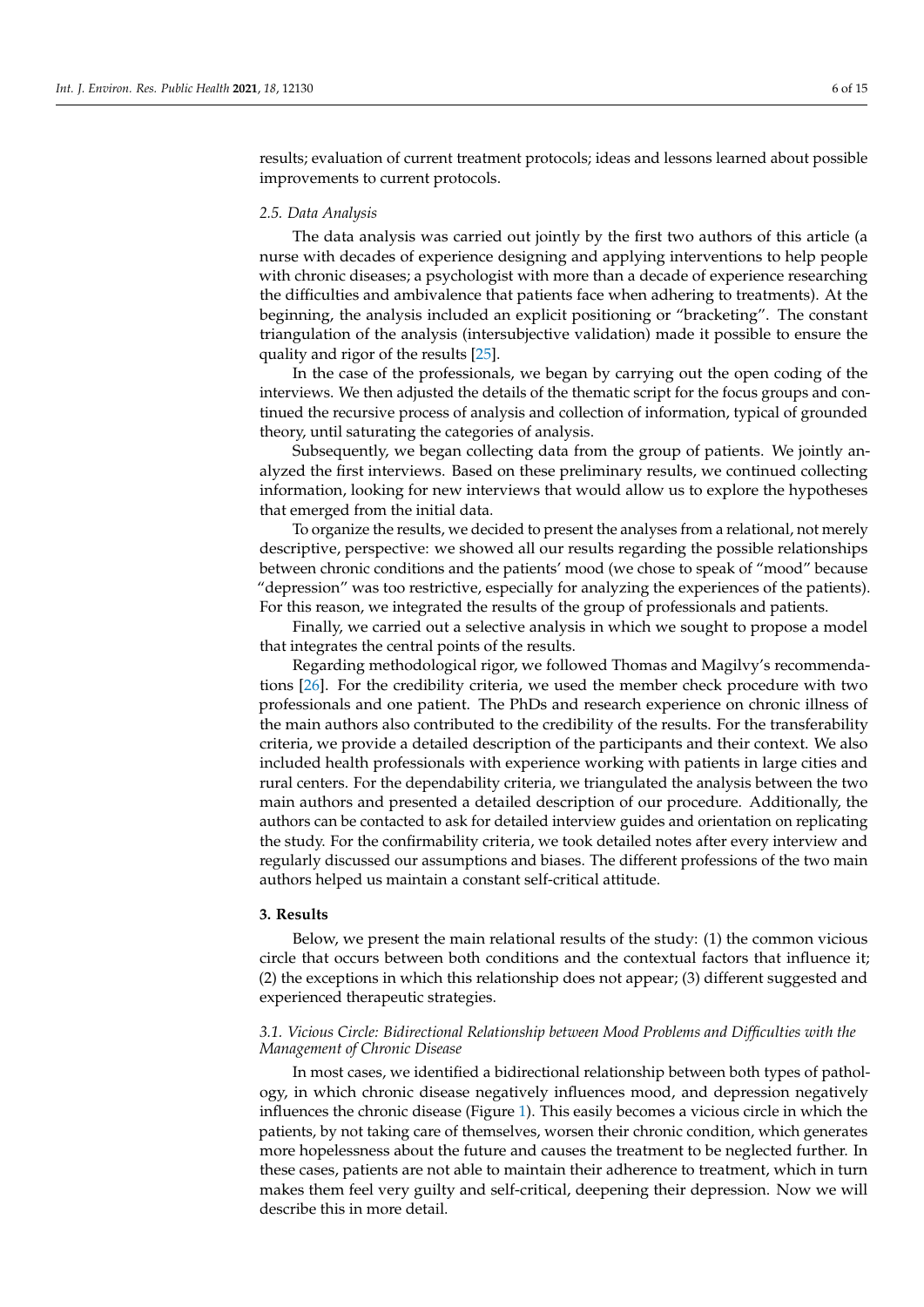<span id="page-6-0"></span>

describe this in more detail.

**Figure 1.** Common vicious circle between chronic conditions and depression. **Figure 1.** Common vicious circle between chronic conditions and depression.

# 3.1.1. The Ways Chronic Disease Affects Mood 3.1.1. The Ways Chronic Disease Affects Mood

Chronic Illness Produces Grief and Hopelessness about the Future

In some cases, chronic disease was experienced as a significant loss for the person (either because of what the condition means in itself or because of the indicated treatment). Faced with this loss, the person imagines a hopeless future. This can manifest as sadness, an angry refusal to follow treatment, or a state of shock in which the person is paralyzed without knowing what to do. These different reactions can be understood as different stages or responses to grief. Losses can be diverse: sometimes related to the person's self-image (feeling old, sick, different); other times as fear of the terrible and inevitable consequences that the person imagines; other times as anxiety about treatment, which may involve changes in habits that affect important aspects of life and limit well-being.

which may involve changes in habits that affect important aspects of life and limit well-*"I have a vision problem. Suddenly, I say that it's best if I'm no longer alive, because I'm* being. *going to be a burden. If I go blind, I'm going to be a burden and I don't want to be."* (*E4)*

*"I have a vision problem. Suddenly, I say that it's best if I'm no longer alive, because I'm going [On how he reacted when his diabetes was confirmed] "... I didn't want it. I didn't even* want to see a doctor. I had no idea that I had to be with a nutritionist or anything. So, it bothered me, and I was scared about what to do. So that's how I spent many years. (...) *to see a doctor. I had no idea that I had to be with a nutritionist or anything. So, it bothered Suddenly, I was taking [the medications] and other times I was not taking them. I have to me, and I was scared about what to do. So that's how I spent many years. (...) Suddenly, I was be very honest about that, because I was angry, upset... Why did I get sick like that?" (E9)*

#### *that, because I was angry, upset... Why did I get sick like that?" (E9)*  Chronic Illness Causes Discomfort and Stress

or the inconvenience of the following treatment. This reflects situations in which the Some people found their mood affected by the discomfort of their chronic disease complications of the disease or the costs of including its treatments in daily routines generate constant stress and irritation in the person's life, affecting their mood. This category differs from the previous one because not every reaction of irritation and stress from treatment and chronic illness is explained as unresolved grief.

*"... But one doesn't have time. Vegetables—do not eat this vegetable, do not eat the other vegetable. In the end, I don't eat vegetables, I just like lettuce... tomatoes, generally, tomatoes. But I can't eat tomatoes either because tomatoes are too sweet. Corn is also sweet. So, in the end, what does one eat?" (E6)*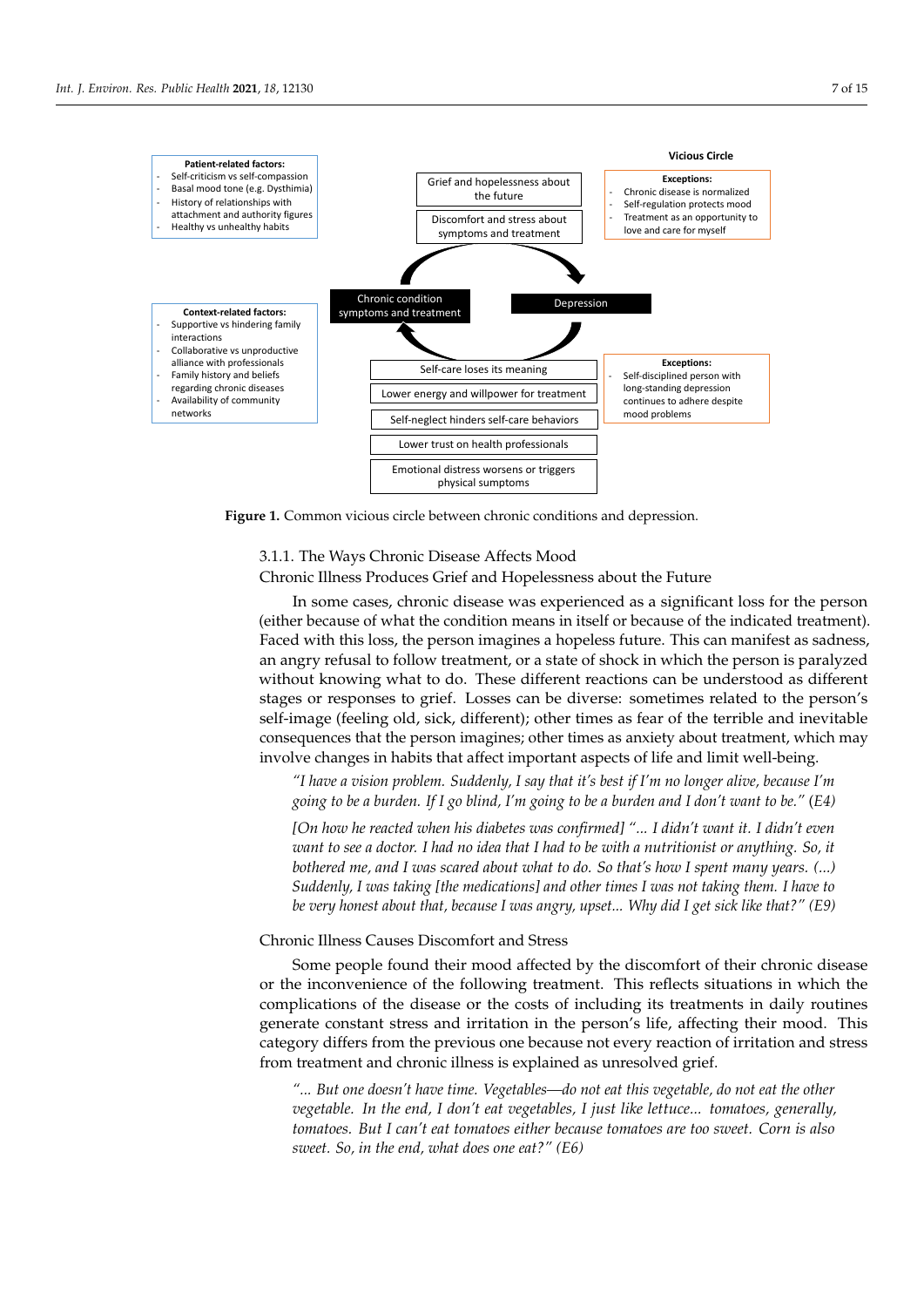3.1.2. The Ways Mood Problems Affect the Evolution of Chronic Diseases and/or Adherence to Their Treatment

Depression Makes You Feel It Is Pointless to Take Care of Yourself

One of the characteristics of depression is the feeling of hopelessness for the future. In these cases, when the person sees an inescapably negative future, the purpose of making an effort to change health and self-care habits is lost, making it challenging to continue the treatment of chronic disease. In these cases, the cognitive biases typical of depression [\[27\]](#page-13-23) lead the chronic condition to be perceived and experienced as even more catastrophic, rendering the person unable to cope with the disease.

*"If one day you see everything black and you see that it will not change at all, that your life has no meaning. It does not matter to you if you dialyze yourself or not, or if you follow the instructions or not, if in the end what you want is to stop living". (EntProf2)*

Maintaining a Healthy Lifestyle Requires Too Much Effort for the Depressed Person

Another characteristic of many depressions is the lack of vital energy. In these cases, even if the person does not feel completely hopeless regarding their future, they lack sufficient energy to mobilize and maintain their self-care habits. This difficulty is often underestimated or not perceived by health professionals and people close to the patient. They expect patients to make an effort they are not able to make.

*"You still feel lonely because nobody understands you in the end. Because they are judging you because you are fat. For example, my mom didn't believe me when I told her that I suffered from anxiety. And she told me: 'you must stop eating so much'. And I tell her: 'ah, but it's not that easy' (...) Besides, the endocrinologist says things a bit harsher. They say: 'now, take this* . . . *do it'". (Ent5)*

Patients with Depression Are Distrustful of Authority Figures, Making It Difficult to Collaborate with Health Professionals

In several cases, patients with depression reported feeling fear, distrust, or even anger towards the professionals who cared for them. This was attributed to aggressive treatment, perceiving medical indications as challenges, and criticisms that could even be malicious. All the above generated a rupture in the collaborative bond. This can sometimes be due to the excessively directive or aggressive style of some professionals. However, it is also due to bad experiences of patients with other professionals or attachment figures from their history. This can lead the person with depression to meet the treating professional with an a priori predisposition of distrust, defensiveness, or confrontation. Patient mistrust of health care providers and the health care system has been reported not only in depressed patients [\[28\]](#page-13-24), but our results suggest that depressed individuals could show traits that make them more mistrustful than other kinds of patients.

*"Patients who do not adhere to treatment or sessions or whatever, it is because they have had bad experiences, either with doctors, with the health center, the hospital or whoever. Then with those bad experiences like, I don't know* . . . *As they already begin to reject the consultation a little." (GF4)*

*[Why did you make the decision to stop seeing your doctor?] "I didn't want to live my whole life taking pills. I don't want to live my whole life thinking 'NO! YOU CAN'T EAT THIS, LEAVE IT THERE!' Because many people are like that. Even my mom: "you can't eat that." It makes me sick (nervous laugh), so I didn't want to live like this, that is, I preferred to die but not live like this. Because it's not easy". (Ent15)*

Self-Neglect Patterns Hinder Self-Care Behaviors

In several of our interviewees, we observed a tendency to demand too much of themselves and live focused on others' expectations and needs. This made it difficult for them to dedicate time to their self-care and maintenance of healthy habits.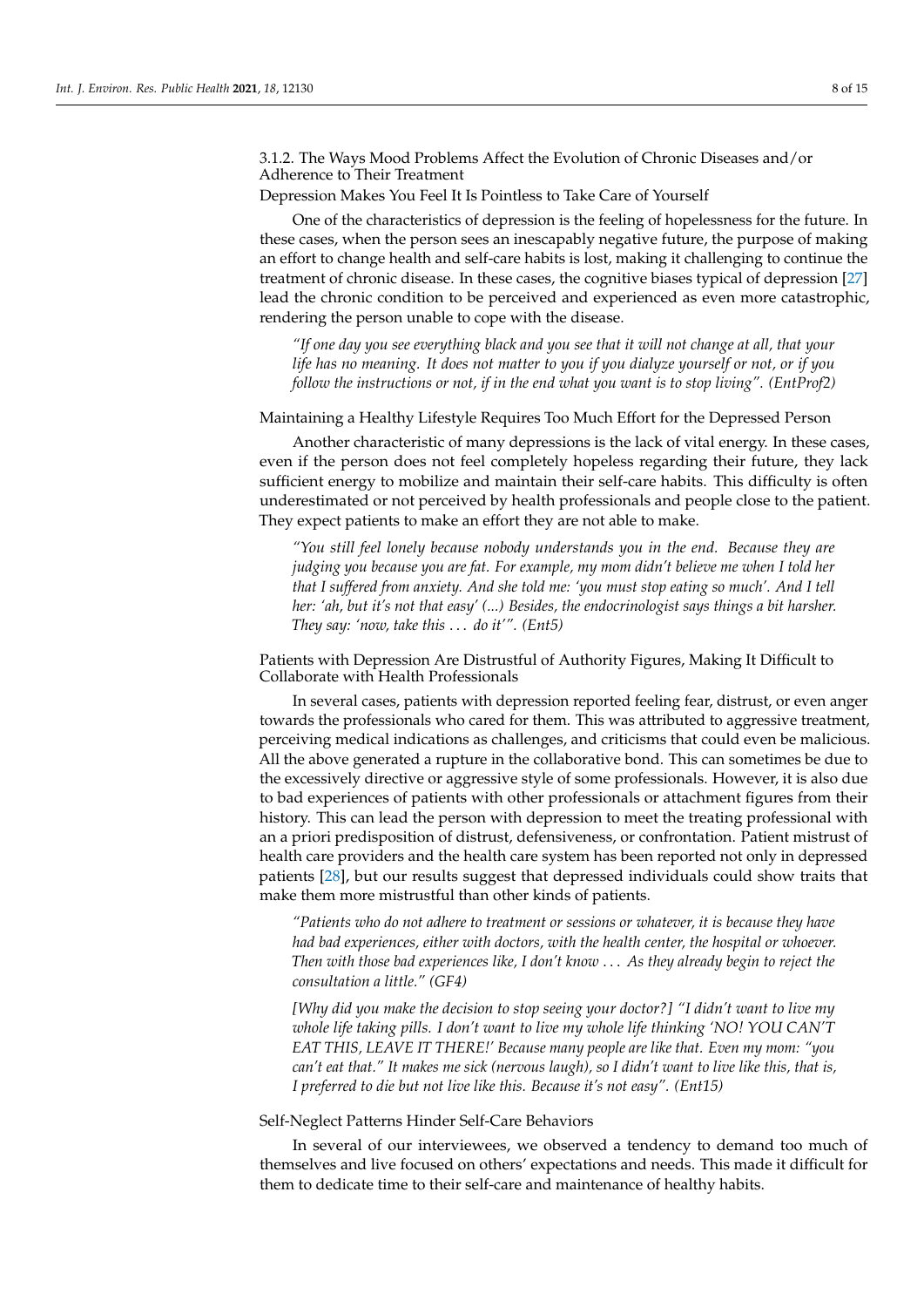*(...) "I spent many years worrying more than one hundred percent about him and not caring about myself. (* . . . *) I worried about him taking the exams, about his meals, about everything. And I... I forgot the date of... to go to the nurse, to go to the doctor. Then I realized* . . . *I failed to go to the doctor's appointment." (Ent9)*

#### The Body Manifests the Consequences of Emotional Distress

Several patients explained their physical problems as an effect of emotional distress (stress, depression, guilt, etc.). These mood problems could have triggered the onset of chronic disease or the exacerbation of symptoms.

*"I told him I have triglycerides sky high and diabetes sky high, and it is because I was not calm. (...) I had no time for anything. My day was nothing. I lacked hours a day to continue doing things. (...) So, I think that neuroses are involved a lot. Yes, because I get nervous. And everything raises your sugar". (Ent7)*

## 3.1.3. Contextual Factors

The vicious circle we have just described does not occur in a vacuum. It can be facilitated or hindered by environmental conditions that can differ in otherwise similar patients who present these health conditions.

We observed three characteristics of the patients that are relevant for the development of this dynamic: (1) the degree of self-demand and self-criticism versus self-compassion that they present, (2) their basal mood tone (e.g., if they are used to living with dysthymia they can continue their treatment despite their mood problems), (3) their history of relationships with attachment and authority figures, and (4) their previous healthy or unhealthy habits.

Regarding the characteristics of the context, we observed four main elements: (1) the therapeutic bond with the health professionals (collaborative vs. unproductive), (2) the level of family support (facilitating and supportive vs. critical and demanding), (3) the family history and beliefs regarding chronic diseases (e.g., if the chronic condition is seen as "normal", it may be easier to assume), and (4) the availability of community networks.

These contextual factors can be better understood by analyzing the exceptions to the vicious circle.

#### <span id="page-8-0"></span>*3.2. Exceptions*

This vicious circle did not occur in all cases, as there were several *exceptions* in which the chronic condition did not worsen the patient's mood, or the depression did not worsen the chronic condition.

# 3.2.1. Cases in Which the Chronic Disease Does Not Adversely Affect Mood Chronic Disease Is Normalized or Does Not Imply a Big Change in Daily Habits

In some cases, awareness of chronic disease did not cause shock or mourning for the person since it was expected or integrated into their identity and daily life (either due to family history or because it is more expected with advanced age, etc.). In other cases, the disease did not imply a great change in health habits (for example, there were already other people in the family with a chronic condition who eat healthily). In all these cases, the chronic disease did not have a dramatic significance or create a major change in self-image or lifestyle. Therefore, the disease did not seem to affect the person's mood.

*"But it happened to me after my 60th birthday. That is why I say that it has not been an issue for me." (E4)*

#### Treatment as an Opportunity to Care for and Love Myself

Some people signified their diagnosis and treatment experience as a self-care experience, creating a positive feeling (spontaneously or thanks to therapeutic support). The chronic illness appeared as an alarm signal for the person, a sign that they must take care of themselves, love themselves, and prioritize themselves instead of spending all their energy caring for others or demanding too much of themselves.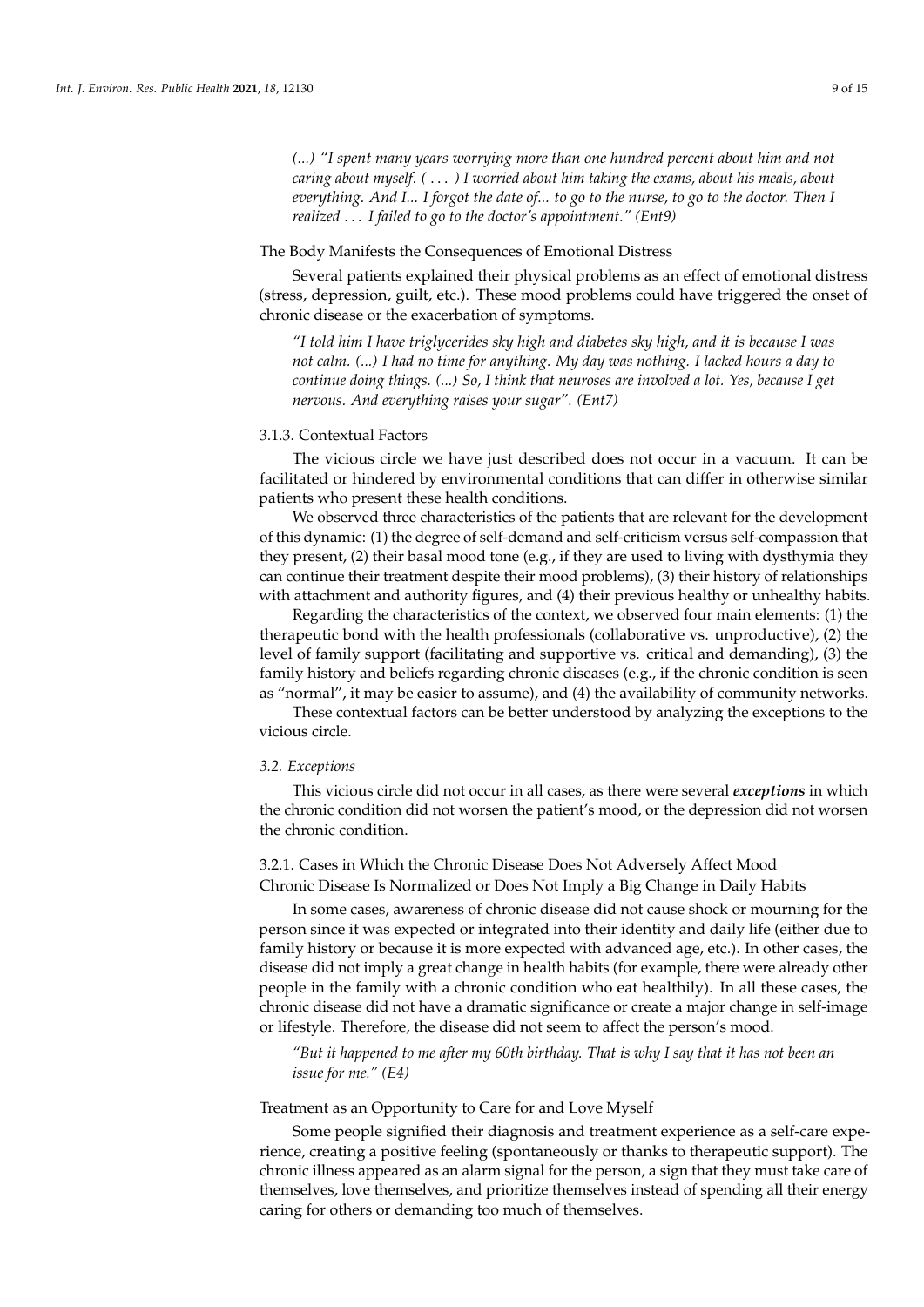*"My life was always about home, son, work, son, work, home, work... so it was very busy, and I never worried about myself (...) I started there and finally said 'no', now I'm going to start caring about me. They are all doing great, I have no greater responsibility, so I'm going to start with my own affairs. And that's when I started to look out for myself." (E2)*

# Self-Regulation Ability Protects Mood

In these cases, the chronic disease did lead to relevant changes in the person's lifestyle and habits. However, these changes failed to negatively affect the mood because the person managed to integrate them into their life context, adapting the treatment to the possibilities and conditions of their life without over-demanding or blaming themself for the things they cannot accomplish. The person used their self-management and self-regulation abilities, helping to ensure that the treatment of the chronic disease is not such a burden.

*"She [her daughter] arrives with delicious things,* . . . *a lemon pie, a kuchen,* . . . *a milk cake, prepared by her. And she says to me: 'look mom, see what I brought'. But if you are going to give me something, I say, me, give me only a bit, the size of a box of matches. And yes, I accept a bit of cake, so I don't hurt her feelings. I say thank you, because it doesn't complicate life for me, because it's not so much and it's not every day. What else can I do?" (E8)*

# 3.2.2. Cases in Which Mood Problems Do Not Affect Chronic Diseases

A Self-Disciplined Person with a Long-Standing "Normalized" Depressive State Continues Her Treatment despite Feeling Bad

Some people reported that their depression is "chronic" or long-standing, so it is not an acute depressive episode but almost a stable part of their life (such as recurring depression or dysthymia). In this situation, depression does not mean a major change in their life. In general, these people have a very strong self-demanding personality trait. In these cases, even if they feel bad or do not feel like doing anything, it is unthinkable for them to stop fulfilling their obligations and tasks (and therefore follow treatment, which they see as a duty).

*"I always take the medicine. Even if I have all the problems I have, but I always do the same... I have never stopped taking the medicines. (...) Calm or desperate, I don't know. But I always take the medicine. I am not irresponsible in taking the pills." (Ent10)*

# *3.3. Suggested and Experienced Therapeutic Strategies*

# 3.3.1. Acknowledge the Loss and Grief Process

This refers to the patients' need to embrace the feelings of sadness and loss that are often generated after diagnosing a chronic disease. Space needs to be given to these emotions to allow their elaboration and integration into the person's self-image and vital narrative. The first step for health professionals is to recognize that there is a grieving process, and not focus the entire intervention on giving suggestions and directions.

*"... the idea of helping him so that that person can acknowledge that 'loss', regarding his image of himself, his lifestyle and everything in a way that he can continue living with it. Give the person time to experience the grief and accompany him in that and not expect the person to accept it immediately, knowing that grief also has its processes." (EntProf2)*

#### 3.3.2. Promote Empowerment and Hope

This refers to the ability of professionals to convey hope to patients, especially when they see a hopeless future due to their chronic disease. One of the ways to achieve this is by giving specific information related to patients' fears, showing concrete actions to prevent these feared outcomes. In addition, professionals can instill hope by prescribing an achievable treatment plan according to the reality and context of the person.

*"She became depressed thinking that complications could lead to amputations, loss of sight (...). She had to first learn to live with her disease and to be able to cope with all the changes*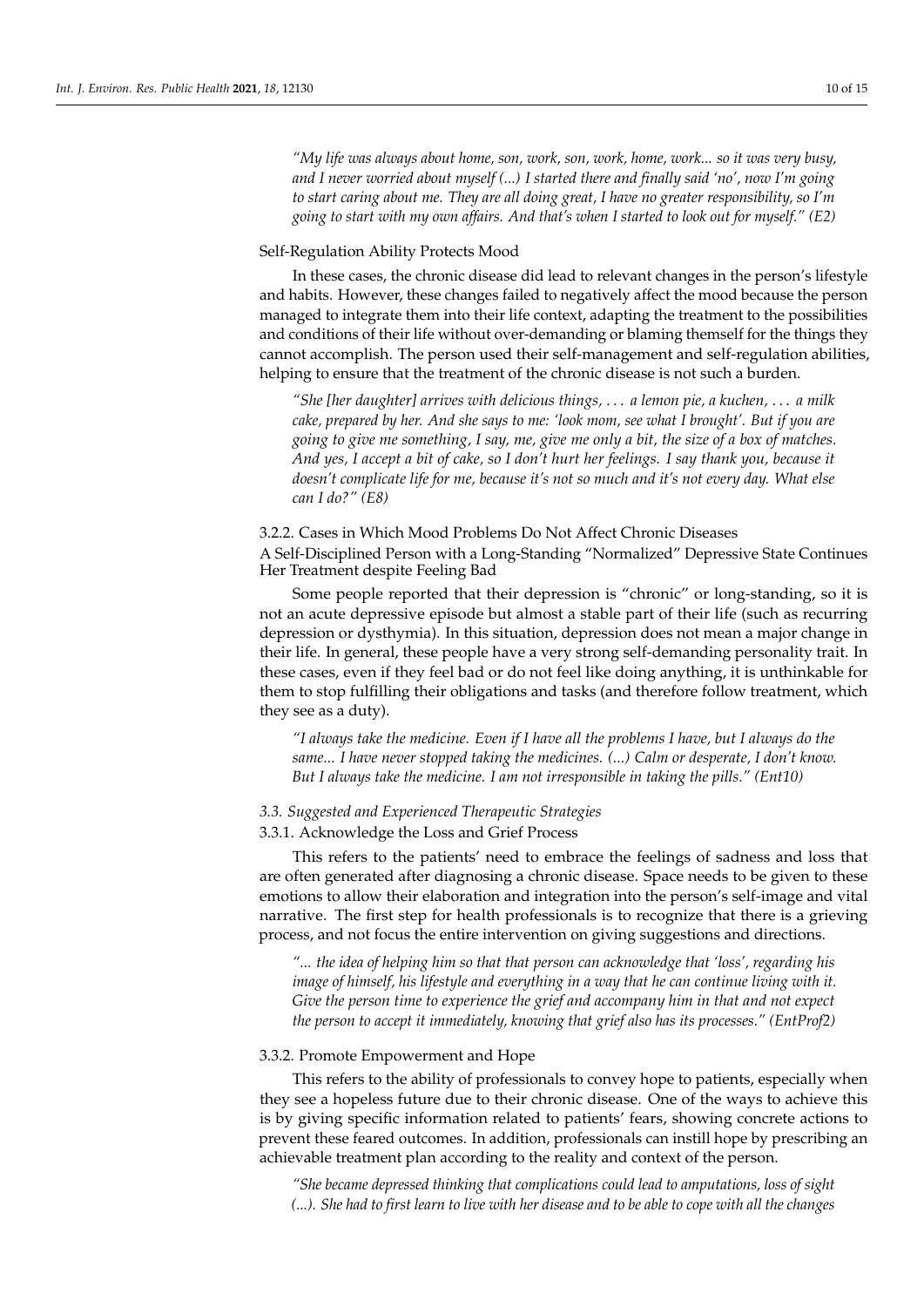*associated with it, such as eating, mealtimes, check-ups, and then she realized that if she kept her condition stable, she would be fine, she wouldn't have complications." (GF1)*

3.3.3. Support the Patient's Context (Family, Community) so That the Person Requires Less Effort to Follow Their Treatment

This refers to the idea that interventions should integrate the meaningful contexts of the patients (family, work, community) and not solely focus on the "chronic patient". This is especially important because changing lifestyle habits requires energy and perseverance, and depression makes any effort more difficult for patients. In some cases, family members try to support people with chronic disease by putting pressure on them, challenging them, and insisting that they must adhere to treatment. This can be counterproductive, generating a reaction contrary to what was expected.

*"My mother says that it is a disease for people who are old, not for the young. And besides, I have a lot of family who are diabetic, a lot. So, my mom always tells me: look, you want to end up like them? [family members with diabetes]. (* . . . *) since I don't take care of myself and all those things. And my mom is nagging. (...) So when my mom says those things to me, she hurts me a lot. Like: do you want to look like your aunt? (* . . . *) I start to cry." (Ent5)*

*"So, my husband is involved in my [treatment] plan. He also helps me jog. He puts the TV on for me, he puts on music so that I don't get bored. (...) Since there are not many of us at home, there is awareness on the part of my husband, which is the main thing. Sometimes, when my son wants to eat food that's bad for me, he says 'mommy, don't wait for me with food, because I've already had lunch, or I've already eaten'." (Ent8)*

## **4. Conclusions**

Our results showed a common vicious circle between chronic conditions and depression. However, there were exceptions in which the chronic condition did not negatively affect the patient's mood and in which mood problems did not worsen the chronic condition. We also presented the main therapeutic strategies suggested by the patients and health professionals we interviewed. In this final section, we highlight three main conclusions, emphasizing their possible clinical utility. Each of them is accompanied by a discussion of the relevant literature.

## *4.1. Acknowledge and Support the Patient's Grieving Process*

There was consensus between patients and health professionals that chronic conditions often produce grief and hopelessness. Persons diagnosed with a chronic condition face multiple losses: they must stop certain behaviors that can bring them pleasure or relief, they must dedicate extra effort to things that used to be easy, and they may face losses in their physical capacities with important aspects of their future suddenly threatened. This means a grief process, a concept that does not usually stand out in the literature (or in our health professionals' training, which focuses on acute and "reparable" diseases). Concepts such as "hopelessness" and "change at the identity level" appear in the literature e.g., [\[6,](#page-13-2)[10\]](#page-13-7), acknowledging that the burden of the condition and its impact on the sense of self could lead to depression [\[6,](#page-13-2)[9\]](#page-13-5). However, hopelessness is sometimes understood as an irrational or pathogenic cognition in the person, motivating the professional to change those beliefs or focus on the "healthier" ideas and attitudes of the patient. Doing this with a grieving patient is anti-therapeutic since the patient needs a space to express and process their difficult feelings [\[29](#page-13-25)[,30\]](#page-13-26). Furthermore, focusing on self-care habits without acknowledging and supporting the grief process can worsen the problem: weakening the patient–professional bond, making the patient feel even more guilty [\[9](#page-13-5)[,31\]](#page-13-27), and generating additional stress with demands that the weakened person is not able to meet [\[18\]](#page-13-14).

What would a healthy grieving process look like in patients diagnosed with chronic diseases? This is also not typically highlighted in the literature on the stages and management of grief e.g., [\[30\]](#page-13-26), and our results can only suggest certain ideas that require further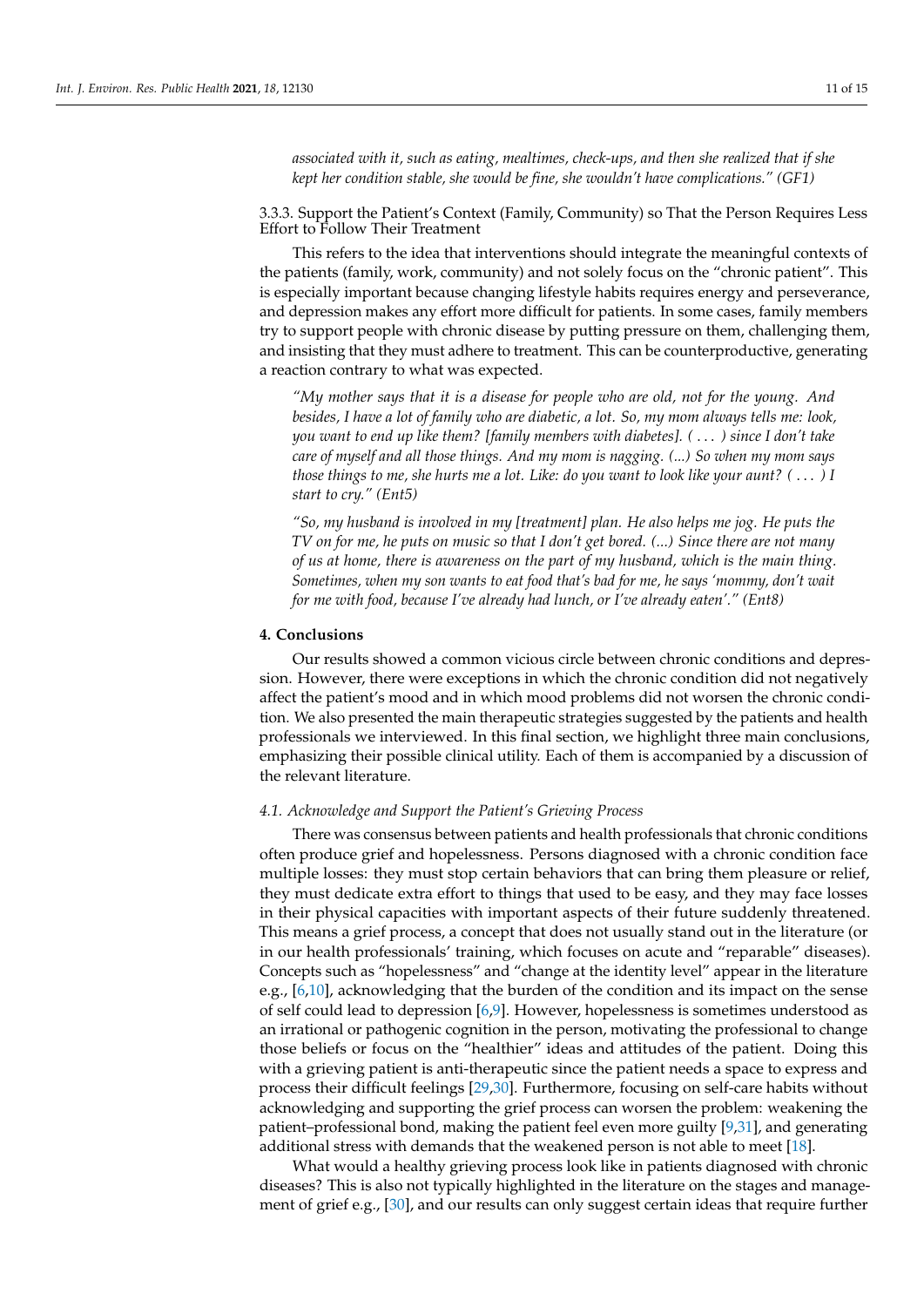study. With these limitations, we suggest keeping three principles in mind: (1) welcome and make visible the possible feelings of loss (grief, anger, hopelessness, fear, etc.) triggered by the diagnosis of chronic disease; (2) facilitate and enhance social support (empathetic rather than critical or demanding) for the grieving patient; (3) after the above, enhance self-efficacy and hope, explicitly associating the patient's self-care behaviors with the future consequences of the disease. All of this could help patients apply healthy coping strategies, as observed in a pioneering study by Grulke et al. [\[32\]](#page-13-28) in patients with leukemia.

#### *4.2. Support the Patient's Management of Treatment-Related Stress and Demands*

Even if a grieving process is not generated, almost all our participants acknowledged the great burden and added stress that chronic patients face because of the treatment and consequences of the condition. This burden appears in the literature e.g., [\[7\]](#page-13-4) and is heavier for a person suffering from depression and its concomitant energy depletion. When patients perceive that the demands of treatment and the demands of the environment are greater than their coping capacities, they feel stress [\[33](#page-14-0)[,34\]](#page-14-1). If this occurs, there is a clear risk of worsening the patient's chronic illness and depression [\[7](#page-13-4)[,10](#page-13-7)[,11](#page-13-6)[,13\]](#page-13-9).

The susceptibility of patients with chronic illnesses to stress is accentuated by the self-criticism observed in many patients with depression [\[13\]](#page-13-9). This trend is also associated with hypersensitivity to the criticism or demands of others [\[14\]](#page-13-10), as the recommendations of the health professionals can be perceived as scolding or punishment by the patients. This process can facilitate a vicious circle in which the patient feels bad about herself and is criticized by the health professional, weakening the patient–caregiver bond and worsening adherence. This generates, in turn, a reaction of frustration and burnout on the part of an increasingly challenged health professional, which worsens the situation [\[17,](#page-13-13)[18\]](#page-13-14).

However, our results and some recent studies suggest a way to break out of this vicious circle and help patients improve their self-care behaviors in an empathic and sustainable way over time. For instance, it has been suggested that caregivers accept and explore patients' difficulties with treatments and self-care tasks instead of "pushing" adherence [\[17](#page-13-13)[,23\]](#page-13-19). Complementarily, the "Minimally Disruptive Medicine" [\[35\]](#page-14-2) recognizes the burden of following the treatments, changing patients' lifestyle, and the capacities of each patient to take care of themselves (while continuing to work, take care of their family, among other roles). It proposes that attention focused on the individual patient be designed so that it exerts the least possible burden on their life.

#### *4.3. The Importance of "Exceptions" and Tailored Treatment*

Our study started from the premise that there is a relationship "greater than chance" between chronic illness and depression. Our results are mainly focused on better understanding why and how this relationship occurs. However, there are cases within our sample in which this relationship does not exist (see Section [3.2:](#page-8-0) "exceptions"). These cases are not highlighted in correlational studies or intervention policies that aim to apply a single treatment that helps the largest number of patients. As we have seen, the medical treatment of chronic disease for some patients does not imply a great change and does not generate any grief. In other cases, the patients manage to self-regulate and manage the "burden" of the disease well. There are even special cases where the chronic disease diagnosis does not generate depression, serving instead as a trigger to raise awareness that it is time to take care of themselves and stop caring only for others, generating positive effects on their mood.

All these exceptional cases highlight the importance of a "tailored treatment" that recognizes each patient's characteristics, context, and values [\[36–](#page-14-3)[39\]](#page-14-4). At the international and Chilean level, multiple interventions have been developed in recent years that follow these principles and take advantage of the opportunities offered by telemedicine for a more individualized monitoring of each patient [\[40](#page-14-5)[–42\]](#page-14-6). Studying these "exceptions" can also serve to illuminate future research that helps us continue to learn from our patients and their successful coping strategies.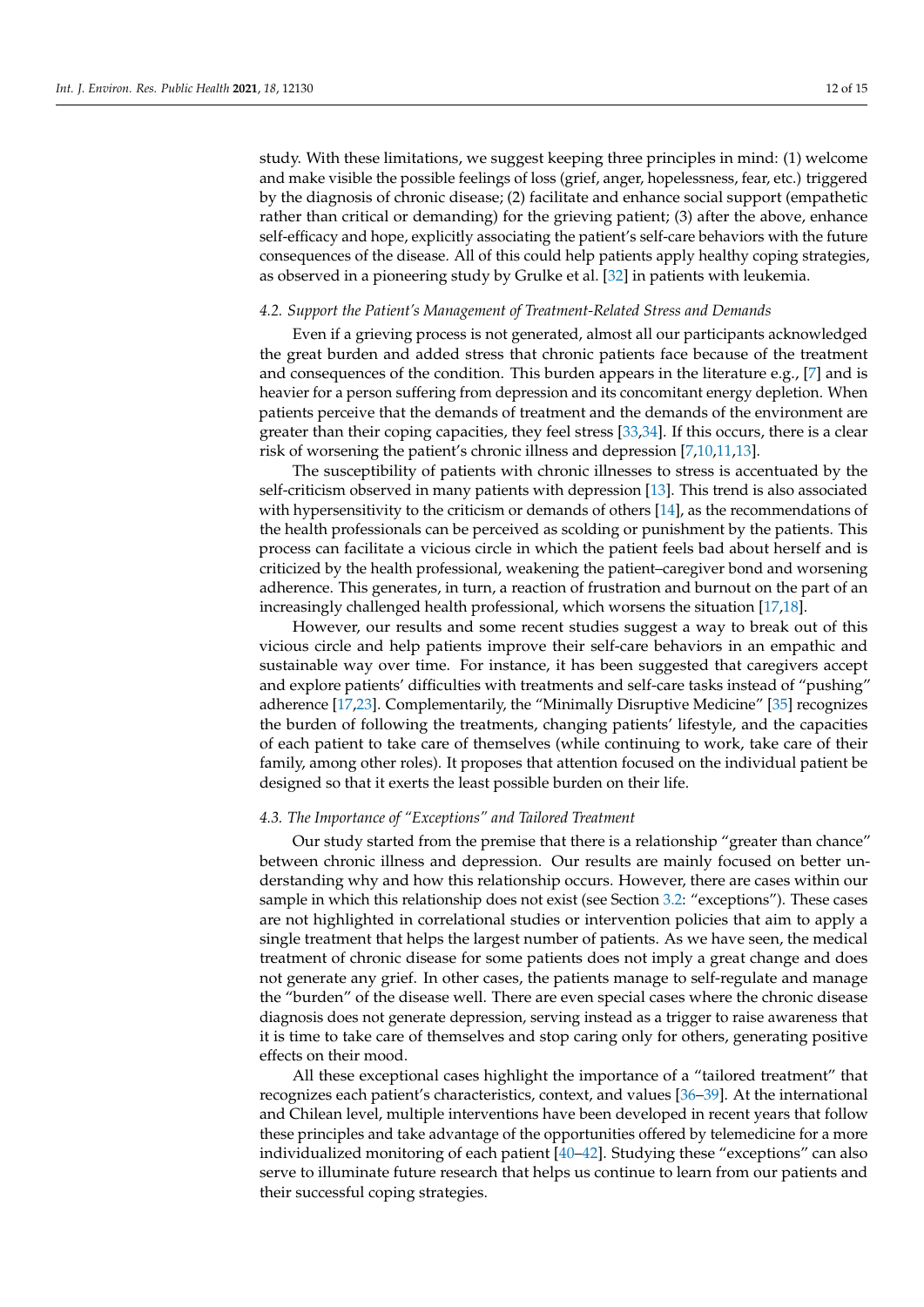# *4.4. Final Words*

The limitations of the study must be considered when interpreting the results. First, we collected the experiences of a relatively small and culturally homogeneous group of people. Likewise, our investigation of the emotions and implicit meanings of the patients was limited by their capacity for self-report and by the possible difficulties of expressing themselves before an unknown interviewer in a research context. We believe that future studies can explore the situation of patients and professionals in other cultural contexts, expanding the sample and considering the exceptional situations that we observed but that have not been previously highlighted in the literature. In addition, subsequent studies may continue to explore the resources and successful strategies that professionals and patients report. Finally, our results do not account for the differences in perspectives between patients and health professionals. We made this decision because our focus was on the different potential explanations for the correlation between depression and chronic conditions, irrespective of the data source. However, future studies could differentiate between the experiences of different subgroups, for example, comparing patients with different personality traits or types of mood disorders.

At the clinical level, we believe that it is worth reinforcing the therapeutic strategies that emerged from our study: the empathic and supportive approach, centered on the person, is more valuable than assuming a position of critical authority, detached from the contexts and concrete possibilities of our patients and users.

**Author Contributions:** Conceptualization: P.A.H., S.C.-R., G.R., and W.S.; methodology: P.A.H., S.C.-R., G.R., and W.S.; data recollection: P.A.H., S.C.-R., W.S., P.M., V.G., and G.R.; data analysis: P.A.H. and S.C.-R.; resources: P.M., V.G., and G.R.; writing—original draft preparation: P.A.H., S.C.-R., and W.S.; writing—review and editing: P.A.H., S.C.-R., and P.M.; supervision: G.R.; project administration: G.R., P.M., and V.G.; Funding acquisition: G.R., P.M., and V.G. All authors have read and agreed to the published version of the manuscript.

**Funding:** This research was funded by the National Research and Development Agency ("Fondecyt Regular" grant, number 1180224).

**Institutional Review Board Statement:** The study was conducted according to the guidelines of the Declaration of Helsinki, and approved by the Institutional Review Board (or Ethics Committee) of the Faculties of Medicine of the University of Chile and the Pontifical Catholic University of Chile in 2018.

**Informed Consent Statement:** Informed consent was obtained from all subjects involved in the study. Other ethical procedures included safeguarding the information, ensuring the confidentiality of each participant by changing names or removing personal information, and referral strategies if patients required care and were not receiving it. The participants did not require additional monitoring at the end of the study.

**Data Availability Statement:** The data presented in this study are available on request from the corresponding author. The data are not publicly available because the whole interview transcriptions contain information that could identify the participants.

**Conflicts of Interest:** The authors declare no known conflict of interest. The funders had no role in the design of the study; in the collection, analyses, or interpretation of data; in the writing of the manuscript, or in the decision to publish the results.

#### **References**

- <span id="page-12-0"></span>1. Department of Health Statistics and Information (DEIS). Indicadores Básicos de Salud Chile 2016 [Basic health indicators Chile 2016]. 2016. Available online: <http://www.deis.cl/wp-content/uploads/2018/12/IBS-2016.pdf> (accessed on 5 May 2020).
- <span id="page-12-1"></span>2. Martínez, P.; Rojas, G.; Fritsch, R.; Martínez, V.; Vöhringer, P.; y Castro, A. Comorbilidad en personas con depresión que consultan en centros de la atención primaria de salud en Santiago, Chile. *Rev. Med. Chile* **2017**, *145*, 25–32. [\[CrossRef\]](http://doi.org/10.4067/S0034-98872017000100004)
- <span id="page-12-2"></span>3. Katon, W.J. Epidemiology and treatment of depression in patients with chronic medical illness. *Dialogues Clin. Neurosci.* **2011**, *13*, 7–23. [\[PubMed\]](http://www.ncbi.nlm.nih.gov/pubmed/21485743)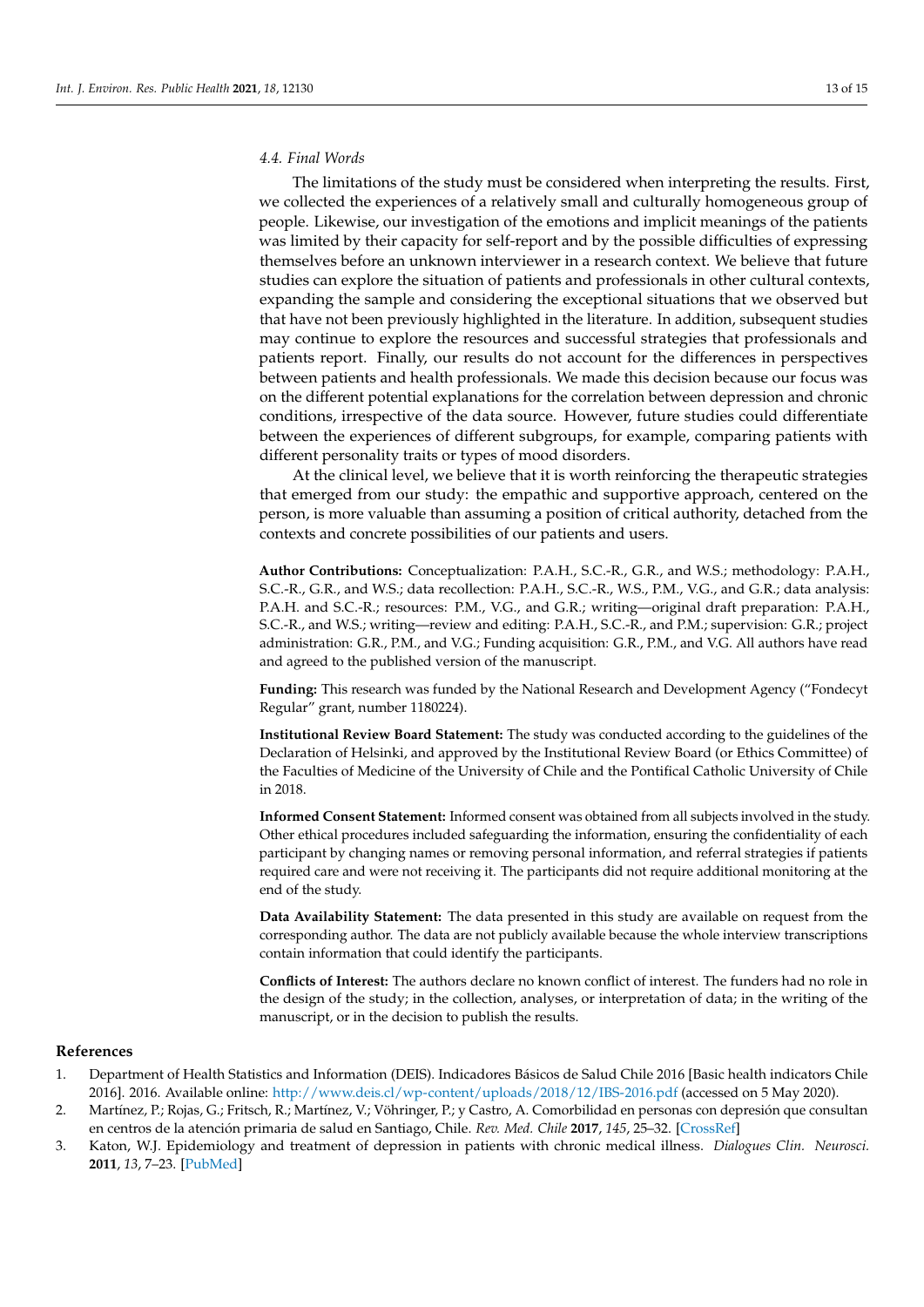- <span id="page-13-0"></span>4. Ministry of Health (MINSAL). Guía Clínica Depresión GES [GES Depression Clinical Guide]. 2013. Available online: [http:](http://www.bibliotecaminsal.cl/wp/wp-content/uploads/2016/04/GUIA-CLINICA-DEPRESION-15-Y-MAS.pdf) [//www.bibliotecaminsal.cl/wp/wp-content/uploads/2016/04/GUIA-CLINICA-DEPRESION-15-Y-MAS.pdf](http://www.bibliotecaminsal.cl/wp/wp-content/uploads/2016/04/GUIA-CLINICA-DEPRESION-15-Y-MAS.pdf) (accessed on 5 May 2020).
- <span id="page-13-1"></span>5. Darwish, L.; Beroncal, E.; Sison, M.V.; Swardfager, W. Depression in people with type 2 diabetes: Current perspectives. *Diabetes Metab. Syndr. Obes. Targets Ther.* **2018**, *11*, 333–343. [\[CrossRef\]](http://doi.org/10.2147/DMSO.S106797)
- <span id="page-13-2"></span>6. Gask, L.; Macdonald, W.; Bower, P. What is the relationship between diabetes and depression? A qualitative meta-synthesis of patient experience of co-morbidity. *Chronic Illn.* **2011**, *7*, 239–252. [\[CrossRef\]](http://doi.org/10.1177/1742395311403636) [\[PubMed\]](http://www.ncbi.nlm.nih.gov/pubmed/21840916)
- <span id="page-13-4"></span>7. Holt, R.; de Groot, M.; Golden, S.H. Diabetes and Depression. *Curr. Diabetes Rep.* **2014**, *14*, 311–319. [\[CrossRef\]](http://doi.org/10.1007/s11892-014-0491-3) [\[PubMed\]](http://www.ncbi.nlm.nih.gov/pubmed/24743941)
- <span id="page-13-3"></span>8. DeJean, D.; Giacomini, M.; Vanstone, M.; Brundisini, F. Patient experiences of depression and anxiety with chronic disease: A systematic review and qualitative meta-synthesis. *Ont. Health Technol. Assess. Ser.* **2013**, *13*, 1–33. [\[PubMed\]](http://www.ncbi.nlm.nih.gov/pubmed/24228079)
- <span id="page-13-5"></span>9. Markowitz, S.; Friedman, M.A.; Arent, S.M. Understanding the relation between obesity and depression: Causal mechanisms and implications for treatment. *Clin. Psychol. Sci. Pract.* **2008**, *15*, 1–20. [\[CrossRef\]](http://doi.org/10.1111/j.1468-2850.2008.00106.x)
- <span id="page-13-7"></span>10. Moulton, C.D.; Pickup, J.C.; Ismail, K. The link between depression and diabetes: The search for shared mechanisms. *Lancet Diabetes Endocrinol.* **2015**, *3*, 461–471. [\[CrossRef\]](http://doi.org/10.1016/S2213-8587(15)00134-5)
- <span id="page-13-6"></span>11. Penckofer, S.; Quinn, L.; Byrn, M.; Ferrans, C.; Miller, M.; Strange, P. Does glycemic variability impact mood and quality of life? *Diabetes Technol. Ther.* **2012**, *14*, 303–310. [\[CrossRef\]](http://doi.org/10.1089/dia.2011.0191)
- <span id="page-13-8"></span>12. Bădescu, S.V.; Tătaru, C.; Kobylinska, L.; Georgescu, E.L.; Zahiu, D.M.; Zăgrean, A.M.; Zăgrean, L. The association between Diabetes mellitus and Depression. *J. Med. Life* **2016**, *9*, 120–125.
- <span id="page-13-9"></span>13. Corveleyn, J.; Luyten, P.; Blatt, S.J.; Blatt, S.J. *The Theory and Treatment of Depression*; Lawrence Erlbaum: Mahwah, NJ, USA, 2005.
- <span id="page-13-10"></span>14. Greenberg, L.S.; Rice, L.N.; Elliott, R. *Facilitando el Cambio Emocional [Facilitating Emotional Change]*; Paidós: Barcelona, Spain, 1996.
- <span id="page-13-11"></span>15. Dagnino, P.; Pérez, C.; Gómez, A.; Gloger, S.; Krause, M. Depression and attachment: How do personality styles and social support influence this relation? *Res. Psychother. Psychopathol. Process. Outcome* **2017**, *20*, 1–11. [\[CrossRef\]](http://doi.org/10.4081/ripppo.2017.237)
- <span id="page-13-12"></span>16. Ehret, A.M.; Joormann, J.; Berking, M. Examining risk and resilience factors for depression: The role of self-criticism and selfcompassion. *Cogn. Emot.* **2015**, *29*, 1496–1504. [\[CrossRef\]](http://doi.org/10.1080/02699931.2014.992394) [\[PubMed\]](http://www.ncbi.nlm.nih.gov/pubmed/25517734)
- <span id="page-13-13"></span>17. Aviram, A.; Westra, H. The impact of motivational interviewing on resistance in cognitive behavioural therapy for generalized anxiety disorder. *Psychother. Res.* **2011**, *21*, 698–708. [\[CrossRef\]](http://doi.org/10.1080/10503307.2011.610832) [\[PubMed\]](http://www.ncbi.nlm.nih.gov/pubmed/21878034)
- <span id="page-13-14"></span>18. Herrera, P. *Cooperation and Resistance toward Medical Treatment in Hypertensive Patients Who Require Lifestyle Changes*; Ruprecht-Karls-Universität Heidelberg: Heidelberg, Germany, 2013.
- <span id="page-13-15"></span>19. San Martín, D. Teoría fundamentada y Atlas.ti: Recursos metodológicos para la investigación educativa [Grounded theory and Atlas.ti: Methodological resources for educational research]. *Rev. Electron. Investig. Educativa.* **2014**, *16*. Available online: <https://redie.uabc.mx/redie/article/view/727/891> (accessed on 5 May 2020).
- <span id="page-13-16"></span>20. Strauss, A.; Corbin, J. *Bases de la Investigación Cualitativa: Técnicas y Procedimientos Para Desarrollar la Teoría Fundamentada [Bases of Qualitative Research: Techniques and Procedures to Develop Grounded Theory]*; Sage; Universidad de Antioquia: Medellín, Colombia, 2002.
- <span id="page-13-17"></span>21. Crooks, D.L. The importance of symbolic interaction in grounded theory research on women's health. *Health Care Women Int.* **2001**, *22*, 11–27. [\[CrossRef\]](http://doi.org/10.1080/073993301300003054) [\[PubMed\]](http://www.ncbi.nlm.nih.gov/pubmed/11813790)
- <span id="page-13-18"></span>22. Glaser, B.G.; Strauss, A.L. *The Discovery of Grounded Theory: Strategies for Qualitative Research*; Aldine Transaction: Piscataway, NJ, USA, 1967.
- <span id="page-13-19"></span>23. Herrera, P.; Moncada, L.; Defey, D. Understanding Non-Adherence from the Inside: Hypertensive Patients' Motivations for Adhering and Not Adhering. *Qual. Health Res.* **2016**, *27*, 1023–1034. [\[CrossRef\]](http://doi.org/10.1177/1049732316652529)
- <span id="page-13-20"></span>24. Baader, T.; Molina, J.; Venezian, S.; Rojas, C.; Farías, R.; Fierro-Freixenet, C.; Backenstrass, M.; Mundt, C. Validación y utilidad de la encuesta PHQ-9 (Patient Health Questionnaire) en el diagnóstico de depresión en usuarios de atención primaria en Chile [Validation and usefulness of the PHQ-9 survey (Patient Health Questionnaire) in the diagnosis of depression in primary care users in Chile.]. *Rev. Chil. De Neuro-Psiquiatr.* **2012**, *50*, 10–22.
- <span id="page-13-21"></span>25. Pedersen, D. El dilema de lo cuantitativo y lo cualitativo de las encuestas a los métodos rápidos de investigación en salud [The quantitative and qualitative dilemma of surveys of rapid health research methods]. In *Ciencias Sociales y Medicina. Perspectivas Latinoamericanas [Social Science and Medicine. Latinoamerican Perspecives]*; Lolas, F., Florenzano, R., Gyarmati, G., Trejo, C., Eds.; Editorial Universitaria: Santiago, Chile, 1992; pp. 201–211.
- <span id="page-13-22"></span>26. Thomas, E.; Magilvy, J.K. Qualitative rigor or research validity in qualitative research. *J. Spec. Pediatr. Nurs.* **2011**, *16*, 151–155. [\[CrossRef\]](http://doi.org/10.1111/j.1744-6155.2011.00283.x)
- <span id="page-13-23"></span>27. Beck, A.T.; Rush, A.J.; Shaw, B.; Emery, G. *Cognitive Therapy for Depression*, 19th ed.; Desclée de Brouwer: Paris, France, 2010.
- <span id="page-13-24"></span>28. Armstrong, K.; Rose, A.; Peters, N.; Long, J.A.; McMurphy, S.; Shea, J.A. Distrust of the health care system and self-reported health in the United States. *J. Gen. Intern. Med.* **2006**, *21*, 292–297. [\[CrossRef\]](http://doi.org/10.1111/j.1525-1497.2006.00396.x)
- <span id="page-13-25"></span>29. Tobin, S. Saying goodbye in Gestalt therapy. *Psychother. Theory Res. Pract.* **1971**, *8*, 150–155. [\[CrossRef\]](http://doi.org/10.1037/h0086643)
- <span id="page-13-26"></span>30. Worden, J.W. *Grief Counseling and Grief Therapy*, 5th ed.; Springer Publishing Company: New York, NY, USA, 2018.
- <span id="page-13-27"></span>31. Fisch, R.; Weakland, J.H.; Segal, L.; Segal, L. *The Tactic of Change*; Herder: Barcelona, Spain, 1994.
- <span id="page-13-28"></span>32. Grulke, N.; Bailer, H.; Hertenstein, B.; Kächele, H.; Arnold, R.; Tschuschke, V.; Heimpel, H. Coping and survival in patients with leukemia undergoing allogeneic bone marrow transplantation—long-term follow-up of a prospective study. *J. Psychosom. Res.* **2005**, *59*, 337–346. [\[CrossRef\]](http://doi.org/10.1016/j.jpsychores.2005.02.006)